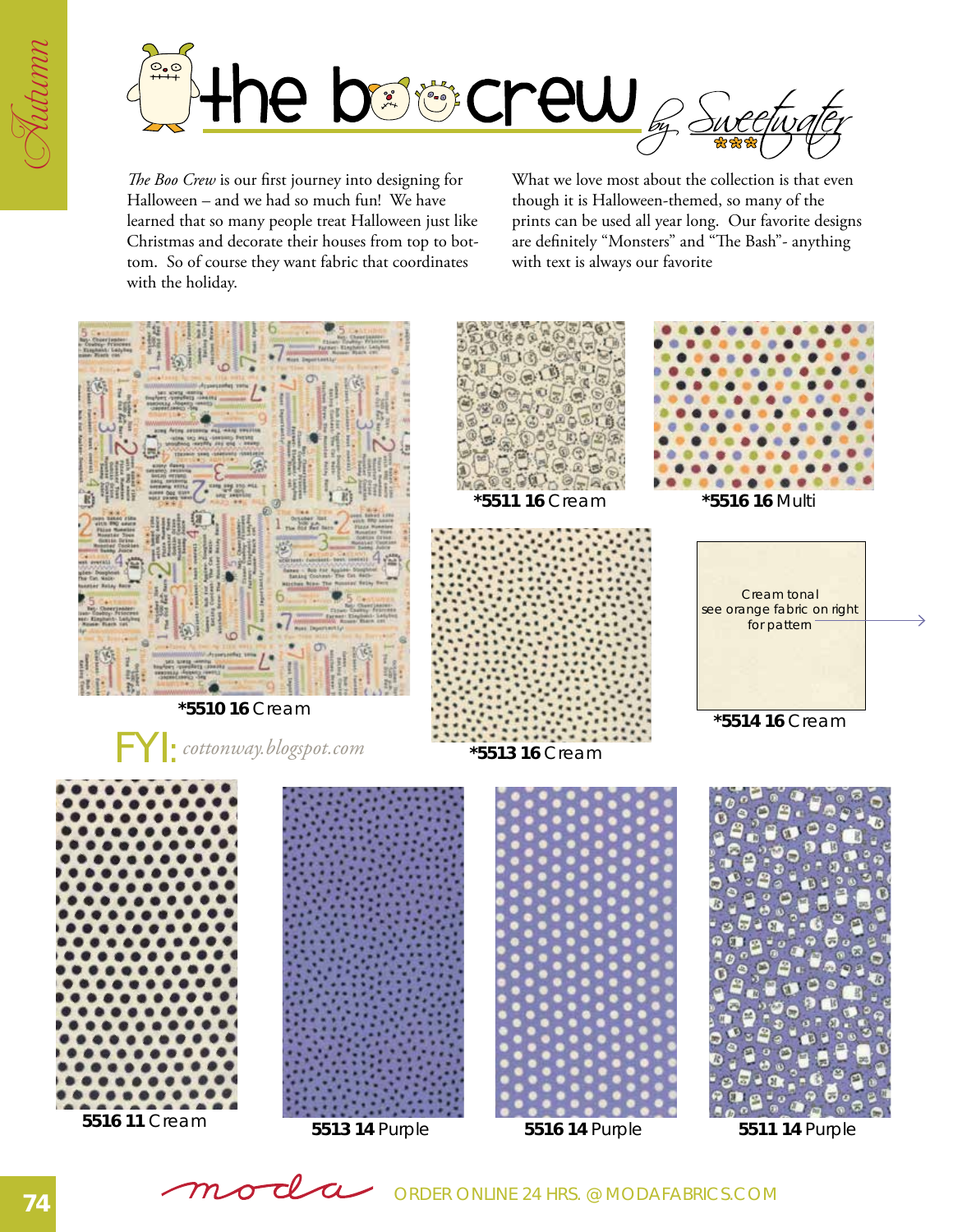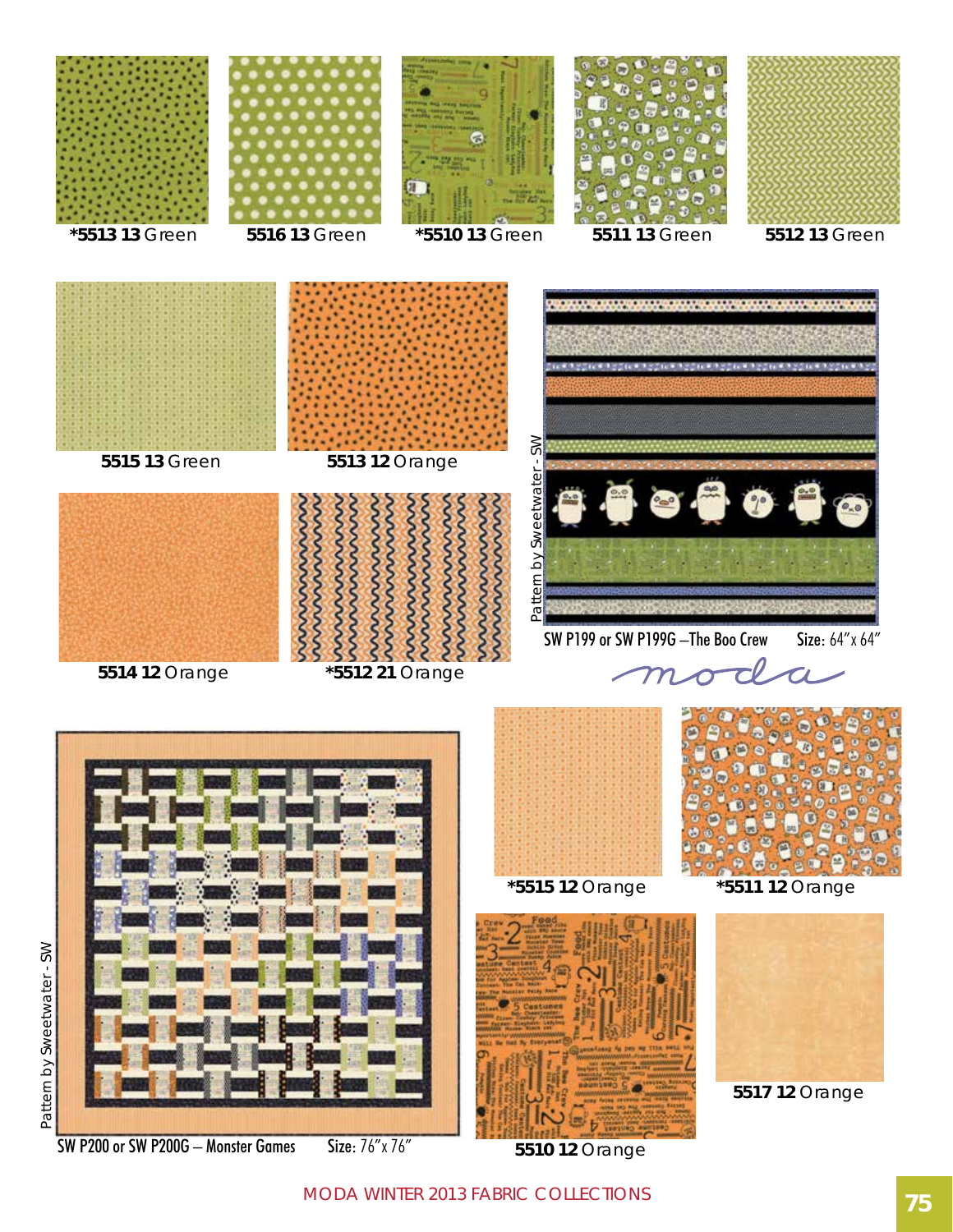





**NNNNN** wwwww wwwwww  $\infty$  $\sim$ 

**\*5511 11C** Black **5510 12C** Orange **\*5512 21C** Orange

•30 Prints •3 Coated •100% Premium Cotton

Asst.)  $\begin{array}{|c|c|c|c|c|c|c|c|c|} \hline \text{As} & \text{Low Cal} & \text{AB} & \text{DR} & \text{JR} & \text{LC} & \text{MC} & \text{PP} \ \hline \text{15} & \text{10} & \text{15} & \text{AB} & \text{DR} & \text{J} \end{array}$ **15 Asst. 10 15 Low Cal Low Cal Low Cal Low Cal Low Cal Low Cal Low Cal** 

 *Delivery: June, 2013* DR'S only include black, orange & cream. Jr's, LC's, MC's & PP's include two each of 5513, 5515 & 5517.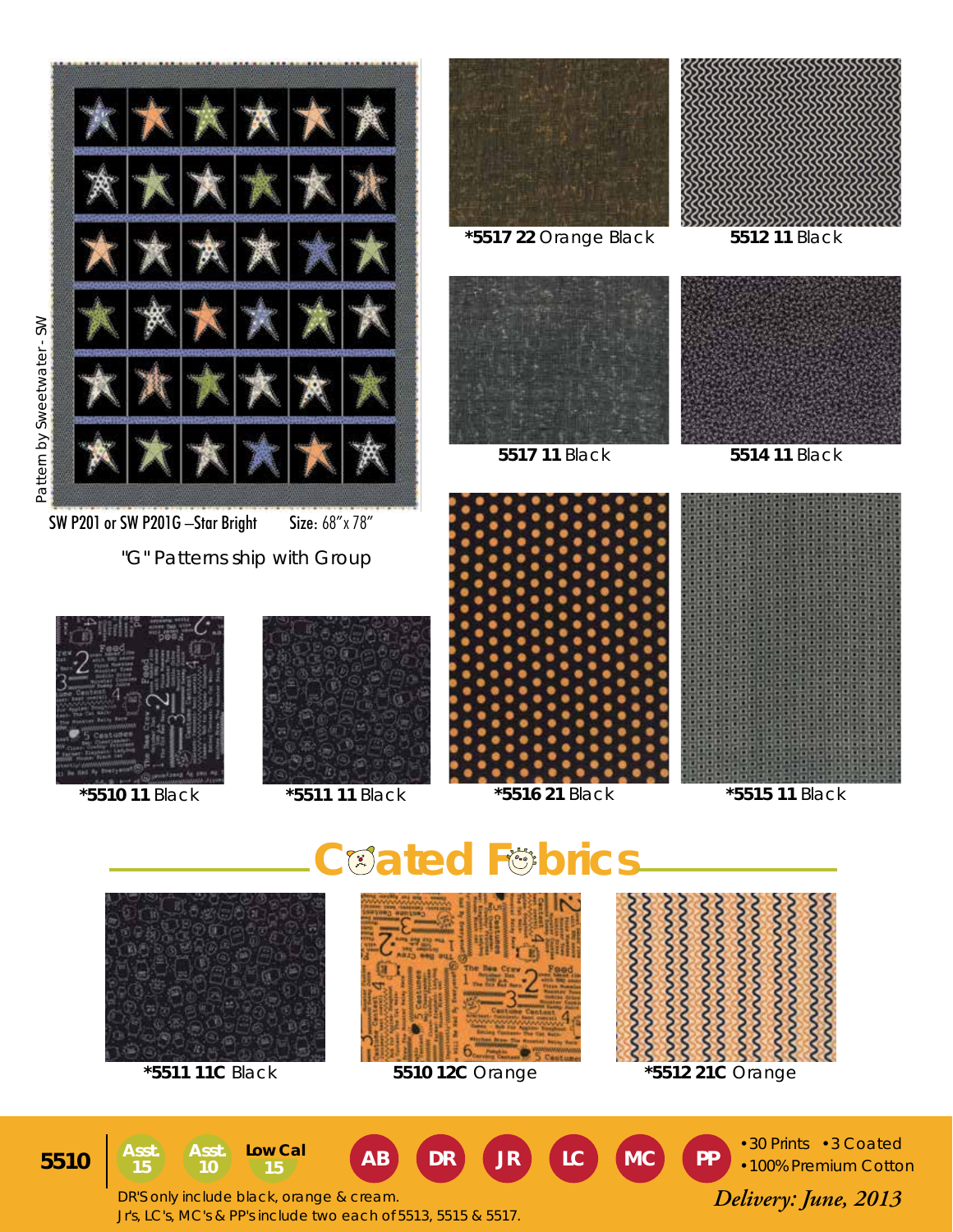## Sweetingter the boot crew patterns & Yardage



**Star Bright 68"x78"** Sweetwater – SW **SW P201 or SW P201G**

| Yardage  |                   | 1Q             | $10$ $\overline{\text{Os}}$ |
|----------|-------------------|----------------|-----------------------------|
| 5510LC   | App Stars         | 1              | 10                          |
| 9900 199 | <b>Block Bkgd</b> | $2\frac{2}{3}$ | $26\frac{2}{3}$             |
| 5513-14  | Sashing           | 3/4            | 7½                          |
| 5516-13  | <b>Border</b>     | 1              | 10                          |
| 5516-16  | Binding           | $\frac{2}{3}$  | 63⁄2                        |

oda  $m$ 

**Monster Games 76"x76"** Sweetwater – SW **SW P200 or SW P200G**

| Yardage                  |                             | 1 <sub>O</sub> | 10Qs            |
|--------------------------|-----------------------------|----------------|-----------------|
| <b>Fourth Yards (16)</b> |                             | 1⁄4            | $2\frac{1}{2}$  |
| 5510-12                  | 5512-13                     | 5515-11        | 5516-16         |
| 5510-13                  | 5512-21                     | 5515-12        | 5516-21         |
| 5511-14                  | 5513-13                     | 5515-13        | 5517-12         |
| 5512-11                  | 5513-14                     | 5516-11        | 5517-22         |
|                          |                             |                |                 |
|                          | <b>Assorted Yardage (6)</b> | 1Q             | 10Qs            |
| 5510-16                  | <b>Block</b>                | $1\frac{1}{6}$ | $12\frac{2}{3}$ |
| 5511-11                  | Block                       | $1^{1}/_{6}$   | $12\frac{2}{3}$ |
| 5514-16                  | <b>Block</b>                | $1\frac{1}{3}$ | $13\frac{1}{3}$ |
| 5511-11                  | 1" Border                   | $\frac{1}{2}$  | 5               |
| 5515-12                  | 3" Border                   | 1              | 10              |



Yardages provided at the time of this printing may change. Please consult the printed pattern before cutting kits.